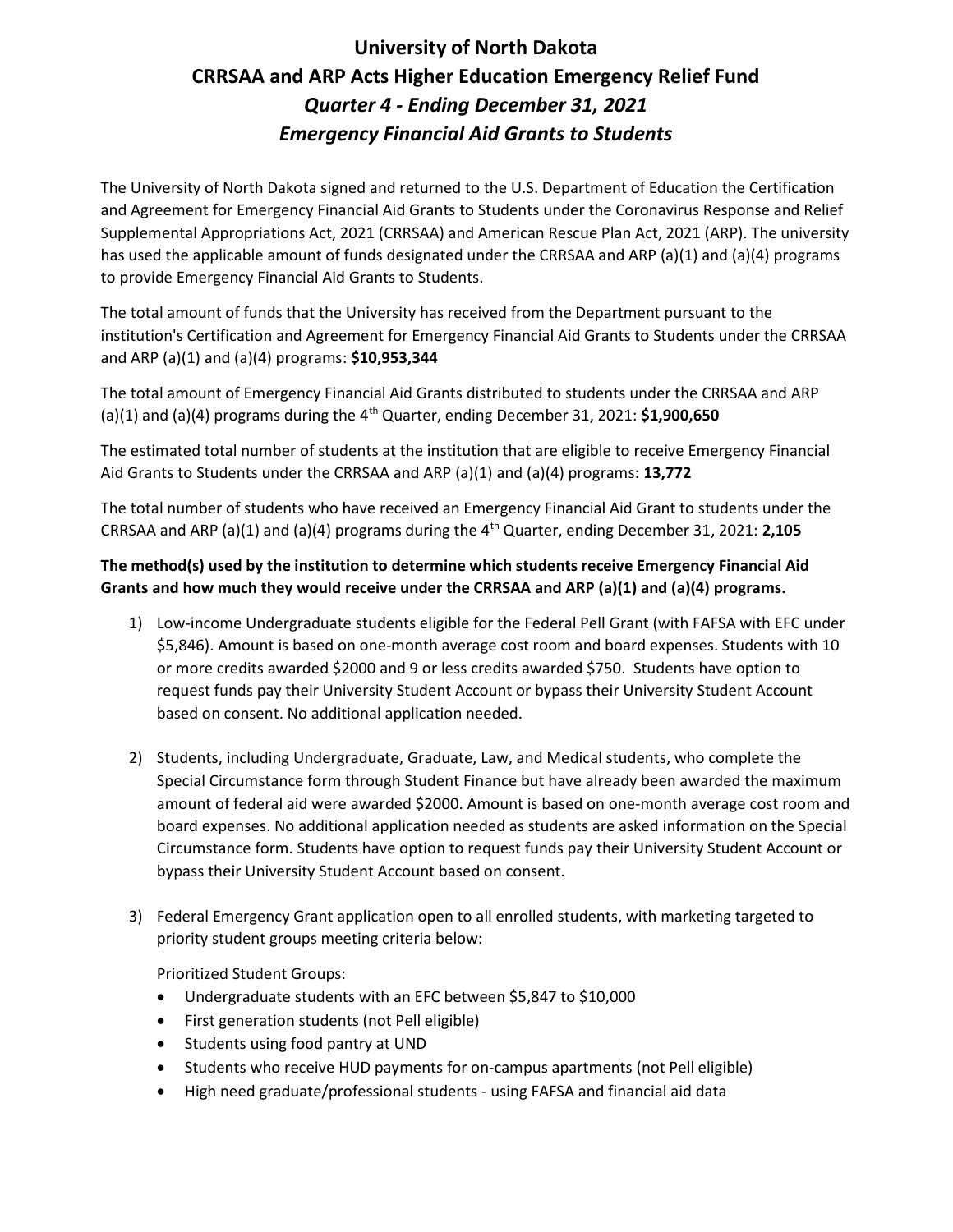Amount is \$850 and is based on one-month average cost room expenses. Students have option to request funds pay their University Student Account or bypass their University Student Account based on consent.

### Any instructions, directions, or guidance provided by the institution to students concerning the Emergency Financial Aid Grants.

Website:

The Coronavirus Aid, Relief and Economic Security (CARES) Act, Coronavirus Response and Relief Supplemental Appropriations (CRRSAA) Act and American Rescue Plan (ARP) Act were passed by Congress and signed into law to provide economic relief from COVID-19. One section of the CARES Act established the Higher Education Emergency Relief Fund (HEERF) and sent money to schools to use for emergency financial aid grants to students for expenses related to the disruption of campus operations and to support students with exceptional financial need due to the pandemic.

#### Eligibility Requirements

All students may apply for this emergency grant. Students may not receive this emergency grant more than once per semester.

Students must be enrolled at least half-time as of the last day to register for courses for the semester in which the grant is requested/applied. This date can be found by accessing the Academic Calendars for the correct semester and career level.

Funds for this grant are limited. Grant applications will be approved and awarded on a first-come, firstserved basis. Completing an application does not guarantee an award.

Due to the overwhelming response for funding, please allow up to 10 business days for processing before the grant, if approved, will show on your Campus Connection account. Please do not resubmit another application for the same semester as that will create a delay in processing.

#### Email to Pell-eligible Students:

The University of North Dakota is pleased to inform you that you have been awarded a Federal Emergency Grant for the Fall 2021 term. You have qualified for this grant based on information from your 2021-2022 FAFSA. This is a monetary gift which does not have to be repaid. The amount of the grant will depend on your fall enrollment as of September 1, 2021.

| <b>Fall 2021 Enrollment</b> | <b>Federal Emergency Grant Award Amount</b> |
|-----------------------------|---------------------------------------------|
| 10+ Credits                 | \$2,000                                     |
| 1-9 Credits                 | \$750                                       |

You may elect to have this award pay directly to your charges in Campus Connection, or to have the award paid directly to you through the refund delivery preference you have selected in Campus Connection. Please complete the form below by August 23, 2021 (the first day of class) to let us know how you would prefer this grant to be delivered.

Federal Emergency Grant Delivery Preference Form